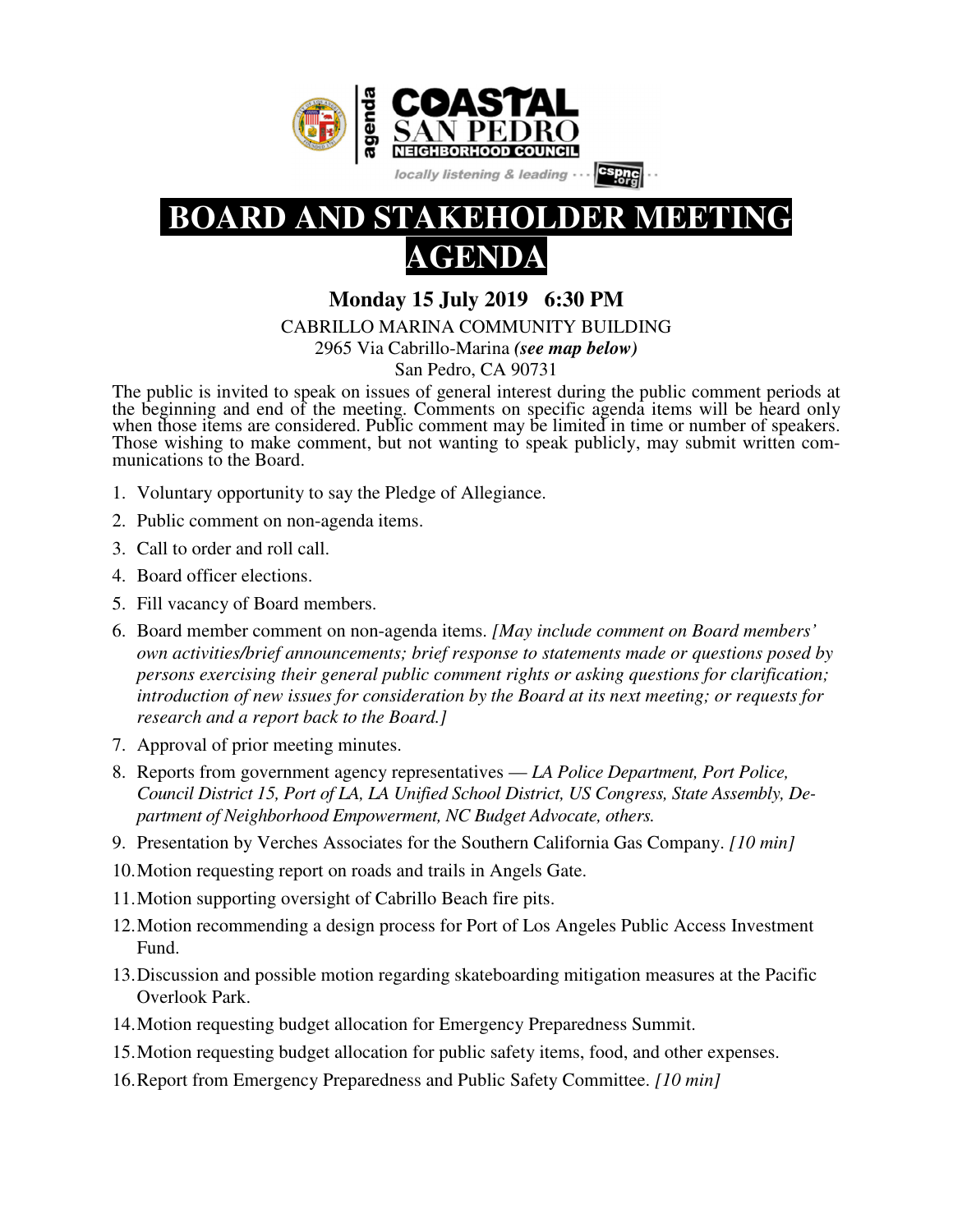- 17.Report from Planning, Land Use & Transportation Committee: Update on Accessory Dwelling Unit (ADU) projects in the San Pedro Coastal Zone and the Affordable ADU Pilot Program. *[10 min]*
- 18.Other committee reports.
- 19.Treasurer's report.
- *Budget and Finance (Consent Calendar)*

20.Approval of Monthly Expenditure Reports for June.

- 21.Approval of Monthly Expenses, including approval of Treasurer's payment of all recurring Neighborhood Council expenses including (but not limited to) Lloyd Staffing, The Mailroom, Angels Gate Cultural Center meeting expenses, vendor(s) for meeting refreshments, and office supplies.
- 22.Approval of funding requests received from committees
- 23.Discussion and possible motion to amend Standing Rules to create or retire standing and *ad hoc* committees.
- 24.Appointments of committee officers, committee members, card holders, second signers, community impact statement filers, agency liasons, and other Board representatives.
- 25.Announcements.
- 26.Public comment on non-agenda items.
- 27.Adjournment.

### **10. Motion requesting report on roads and trails in Angels Gate.**

*Emergency Preparedness and Public Safety Committee* 

The Angels Gate extended complex has a confusing set of roads and trails without obvious routes of escape in the event of a fire or other hazard. There is a need for clear markings to indicate routes of escape and, if necessary, the creation of paths where such do not exist.

Therefore, the Coastal San Pedro Neighborhood Council calls on the Los Angeles Fire Department and the Angels Gate Cultural Center and other bodies as appropriate to carry out an investigation as to these needs and to report back on their findings.

#### **11. Motion supporting oversight of Cabrillo Beach fire pits.**

*Coastline and Parks Committee*

Resolved, the Coastal San Pedro Neighborhood Council supports maintaining the Cabrillo Beach fire pits and supports oversight and regulation of the fire pits year round so as to provide for peace and tranquility of the adjacent residential neighborhoods. We request the establishment of a Cabrillo Beach task force under the Los Angeles Police Department, Los Angeles Fire Department, Los Angeles County Fire Department, Port Police, and the Department of Recreation and Parks Rangers to oversee enforcement each evening after the park closes.

#### **12. Motion recommending a design process for Port of Los Angeles Public Access Investment Fund.**

Resolved, the Coastal San Pedro Neighborhood Council recommends that Port of Los Angeles Public Access Investment Plan funds allocated for the 2020–2024 round be expended on a design process incorporating public input, and development and implementation of a comprehensive plan for infrastructure projects focused on connecting the community and waterfront areas, fa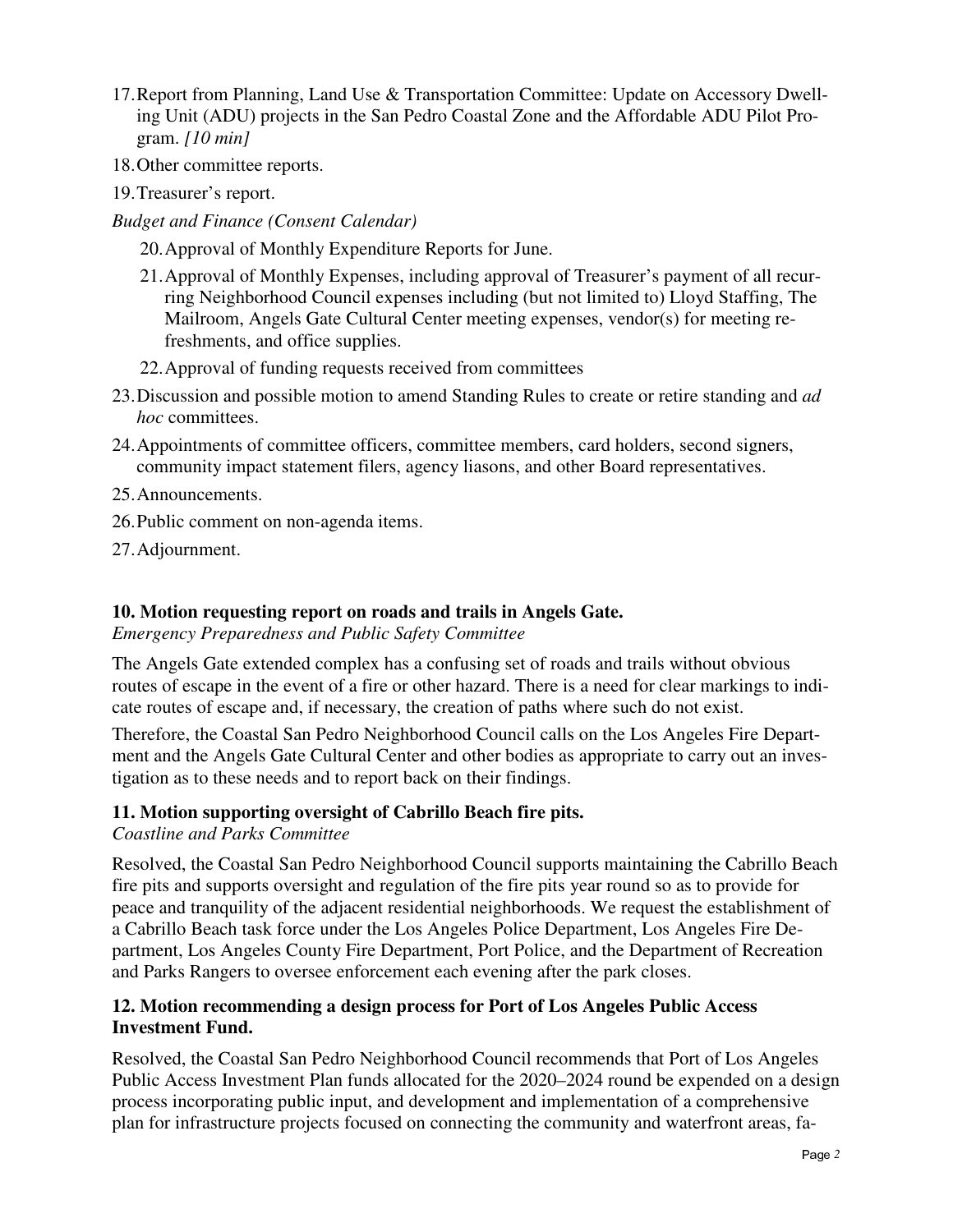cilitating movement of individuals along the waterfront, and providing active recreational opportunities.

# **14. Motion requesting budget allocation for Emergency Preparedness Summit.**

*Emergency Preparedness and Public Safety Committee* 

The Emergency Preparedness and Public Safety Committee intends to hold an Emergency Preparedness Summit in which public agencies, members of the public, and volunteer groups will be invited to discuss a comprehensive plan for dealing with a major earthquake or other natural disaster or a commercial incident such as a refinery fire or harbor incident.

The committee asks the appropriate committees and the Coastal San Pedro Neighborhood Council governing board to create a line item in the budget in the sum of \$2000 for this summit.

## **15. Motion requesting budget allocation for public safety items, food, and other expenses.** *Emergency Preparedness and Public Safety Committee*

The Emergency Preparedness and Public Safety Committee plans to cooperate with the citywide Neighborhood Council Emergency Planning Alliance in developing and presenting a proposal to be submitted to all Los Angels neighborhood councils regarding emergency planning. The document, presently referred to as the "wire frame for emergency preparedness," is to be presented to the public and to neighborhood councils at the September 28, 2019 citywide neighborhood council congress. The Coastal San Pedro Neighborhood Council committee intends to carry out tasks currently present in the draft document, including giving out inexpensive emergency preparedness items to people who attend our meetings (including the governing board) and other events, as has been done in other neighborhood councils.

The committee therefore asks that the governing board and appropriate committees create a budget line item in the sum of \$3000 for such activities including the safety items, food, and other expenses as needed.

**For more information, please call 310-918-8650; write to CSPNC, 1840 S. Gaffey Street #34, San Pedro, CA 90731; or visit the Coastal San Pedro Neighborhood Council website at www.cspnc.org.** 

**PUBLIC INPUT AT NEIGHBORHOOD COUNCIL MEETINGS** — The public can address the Board on any agenda item before the Board takes an action on an item. Comments from the public on agenda items will be heard only when the respective item is being considered. Comments from the public on other matters not appearing on the agenda will be heard during the General Public Comment period. Please note that under the Brown Act, the Board is prevented from acting on a matter that you bring to its attention during the General Public Comment period; however, the issue raised by a member of the public may become the subject of a future Committee or Board meeting.

**STATE OF CALIFORNIA PENAL CODE SECTION 403** (Amended by Stats. 1994, Ch. 923, Sec. 159. Effective January 1, 1995.) — Every person who, without authority of law, willfully disturbs or breaks up any assembly or meeting that is not unlawful in its character, other than an assembly or meeting referred to in Section 302 of the Penal Code or Section 18340 of the Elections Code, is guilty of a misdemeanor.

**THE AMERICAN WITH DISABILITIES ACT** — As a covered entity under Title II of the Americans with Disabilities Act, the City of Los Angeles does not discriminate on the basis of disability and upon request will provide reasonable accommodation to ensure equal access to its programs, services, and activities. Sign language interpreters, assisted listening devices, or other auxiliary aids and/or services may be provided upon request. To ensure availability of services please make your request at least 3 business days (72 hours) prior to the meeting by contacting the CSPNC Secretary at 310-918-8650